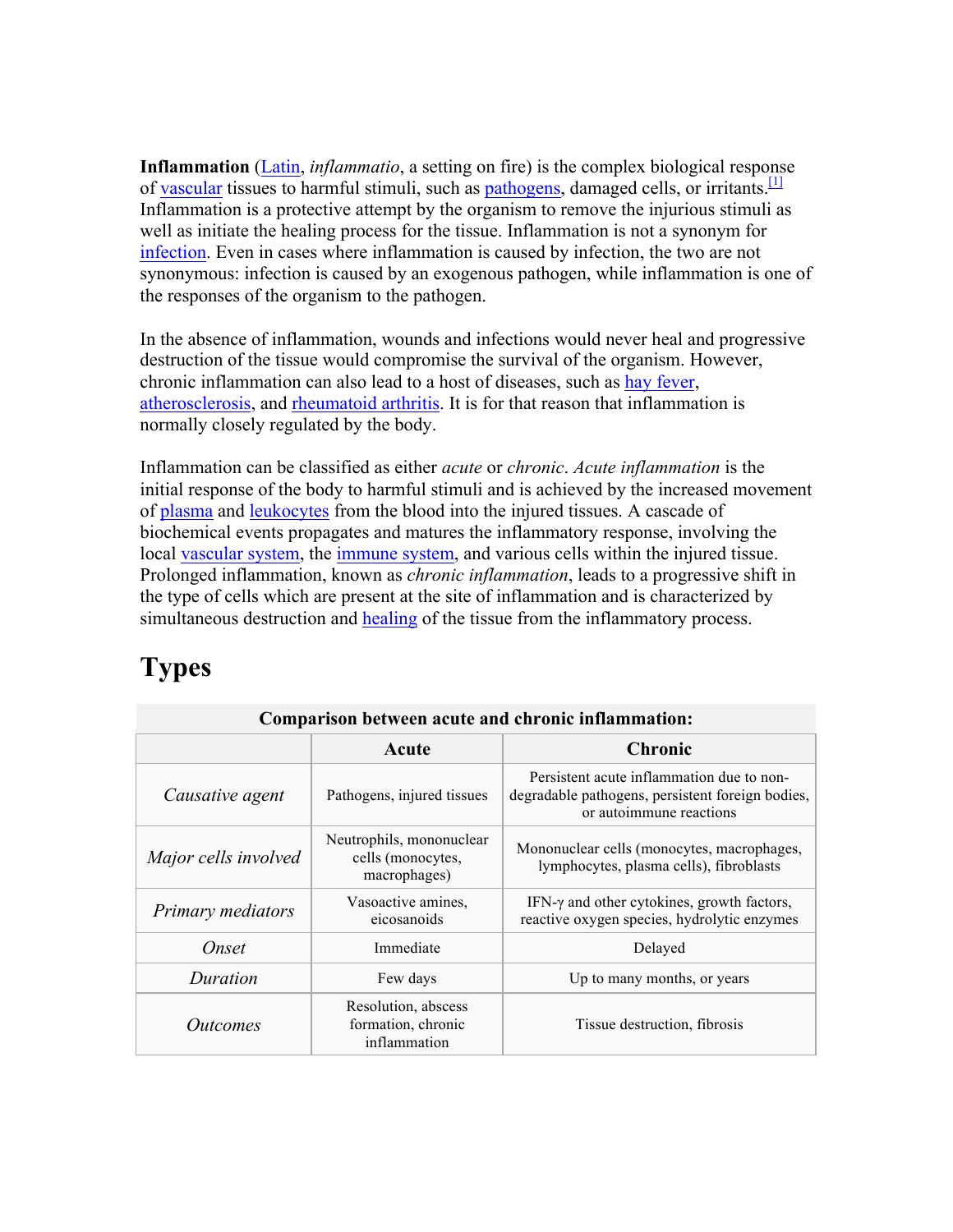## **[edit] Clinical signs**



a.

Infected ingrown toenail showing the characteristic redness and swelling associated with acute inflammation

Acute inflammation is a short-term process, usually appearing within a few minutes or hours and ceasing upon the removal of the injurious stimulus. $[4]$ . It is characterized by five cardinal signs: $\frac{5}{5}$ 

- *rubor* (redness),
- *calor* (increased heat),
- *tumor* (swelling),
- *dolor* (pain), and
- *functio laesa* (loss of function).

## **of acute inflammation: English Latin**

**The classic signs and symptoms** 

| планн           |
|-----------------|
| $Rubor*$        |
| Tumor/Turgor*   |
| Calor*          |
| Dolor*          |
| Functio laesa** |
|                 |

All the above signs may be observed in specific instances, but no single sign must, as a matter of course, be present.  $\boxed{2}$ 

These are the original, so called, "cardinal signs" of inflammation $\frac{[2]}{[2]}$ 

Functio laesa is a bit of an apocryphal notion, as it is not really unique to inflammation and is a characteristic of many disease states.

The first four (classical signs) were described by Celsus (ca 30 BC–38 AD), while *loss of function* was added later by  $\frac{Galen^{[6]}}{[6]}$  even though the attribution is disputed and the origination of the fifth sign has also been ascribed to Thomas Sydenham<sup>[7]</sup> and Virchow.<sup>[4][5]</sup>

Redness and heat are due to increased blood flow at body core temperature to the inflamed site; swelling is caused by accumulation of fluid; pain is due to release of chemicals that stimulate nerve endings. Loss of function has multiple causes.<sup>[5]</sup>

These five signs appear when acute inflammation occurs on the body's surface, whereas acute inflammation of internal organs may not result in the full set. Pain only happens where the appropriate sensory nerve endings exist in the inflamed area — e.g., acute inflammation of the lung (pneumonia) does not cause pain unless the inflammation involves the parietal pleura, which does have pain-sensitive nerve endings.<sup>[5]</sup>

http://en.wikipedia.org/wiki/Inflammation